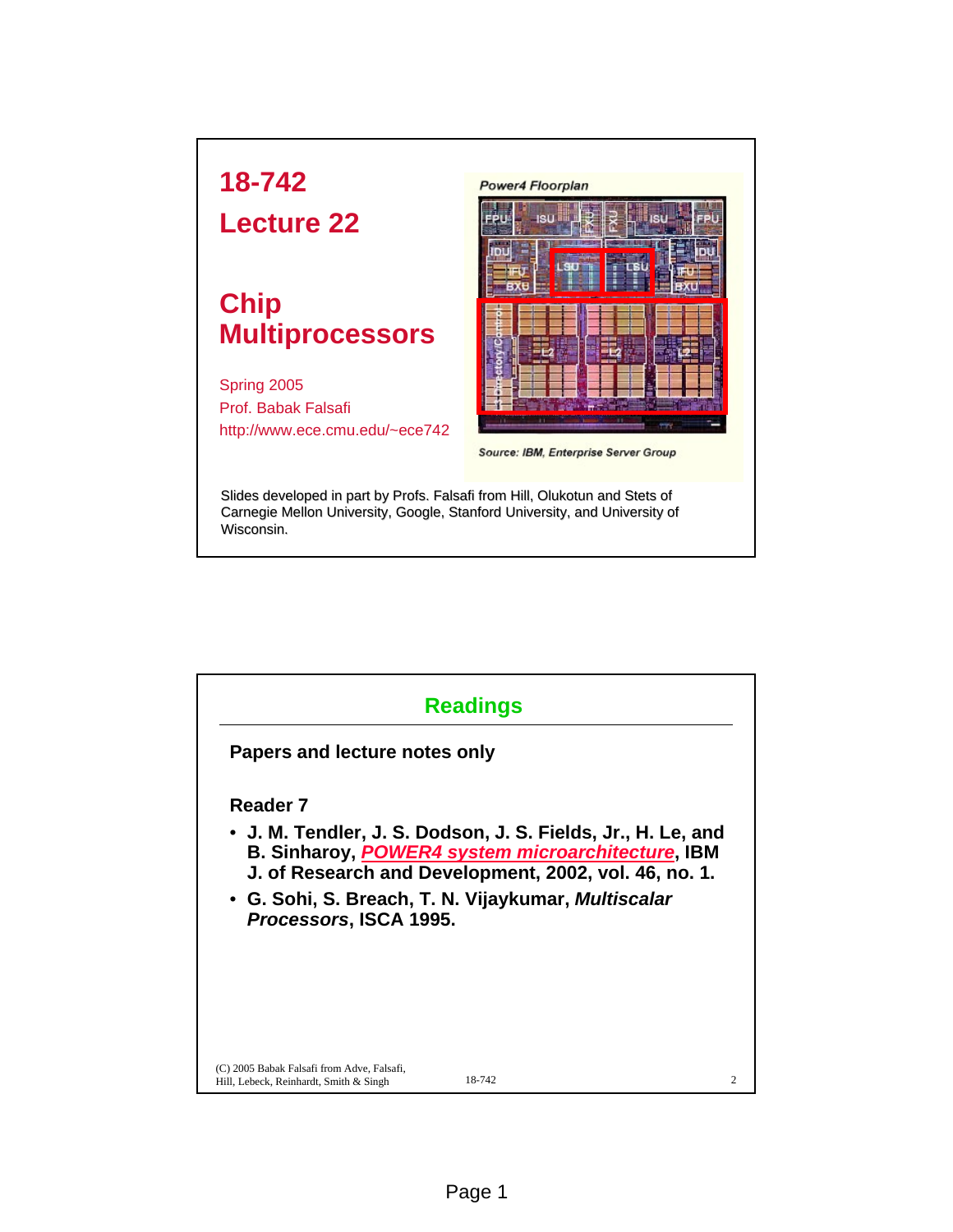

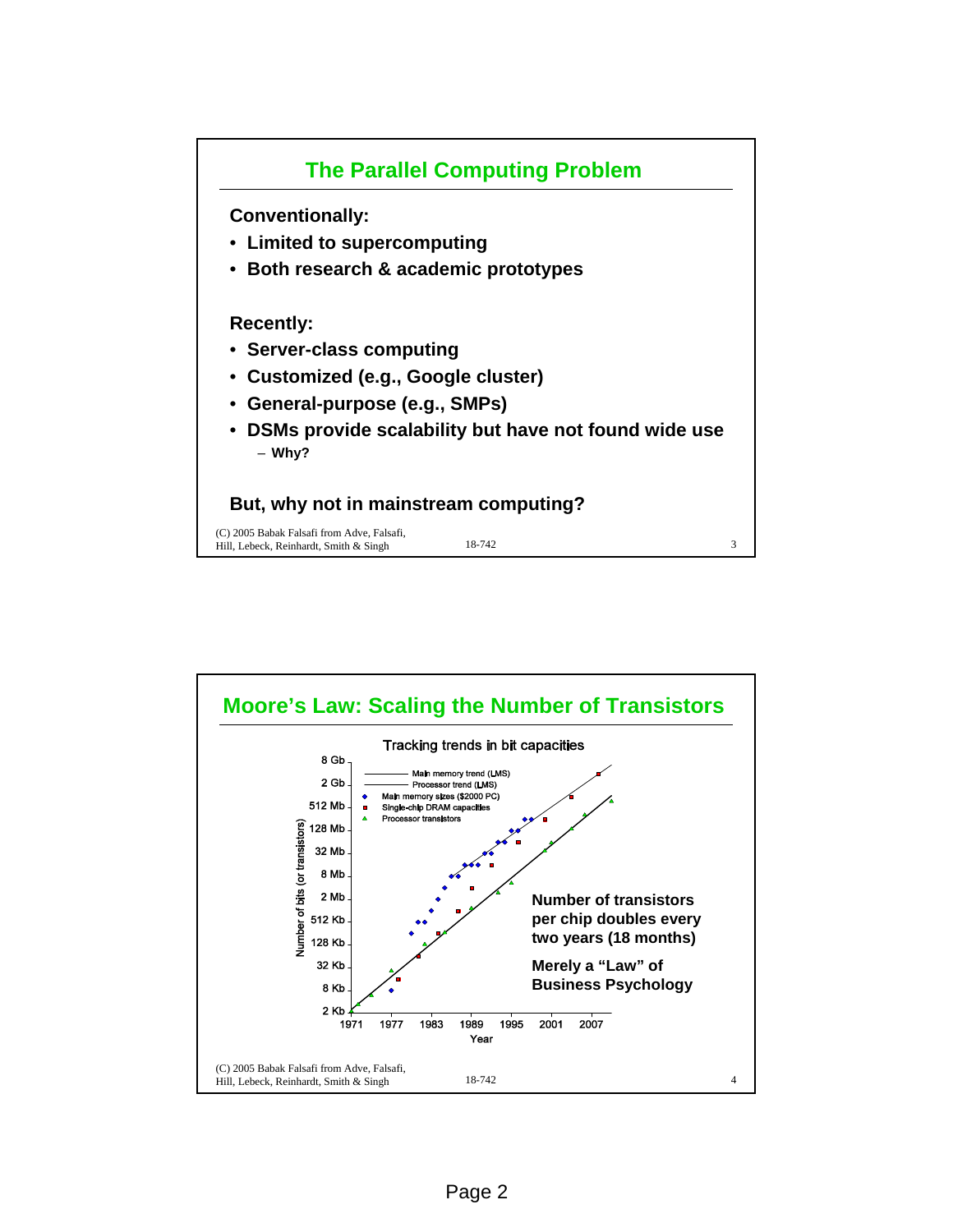

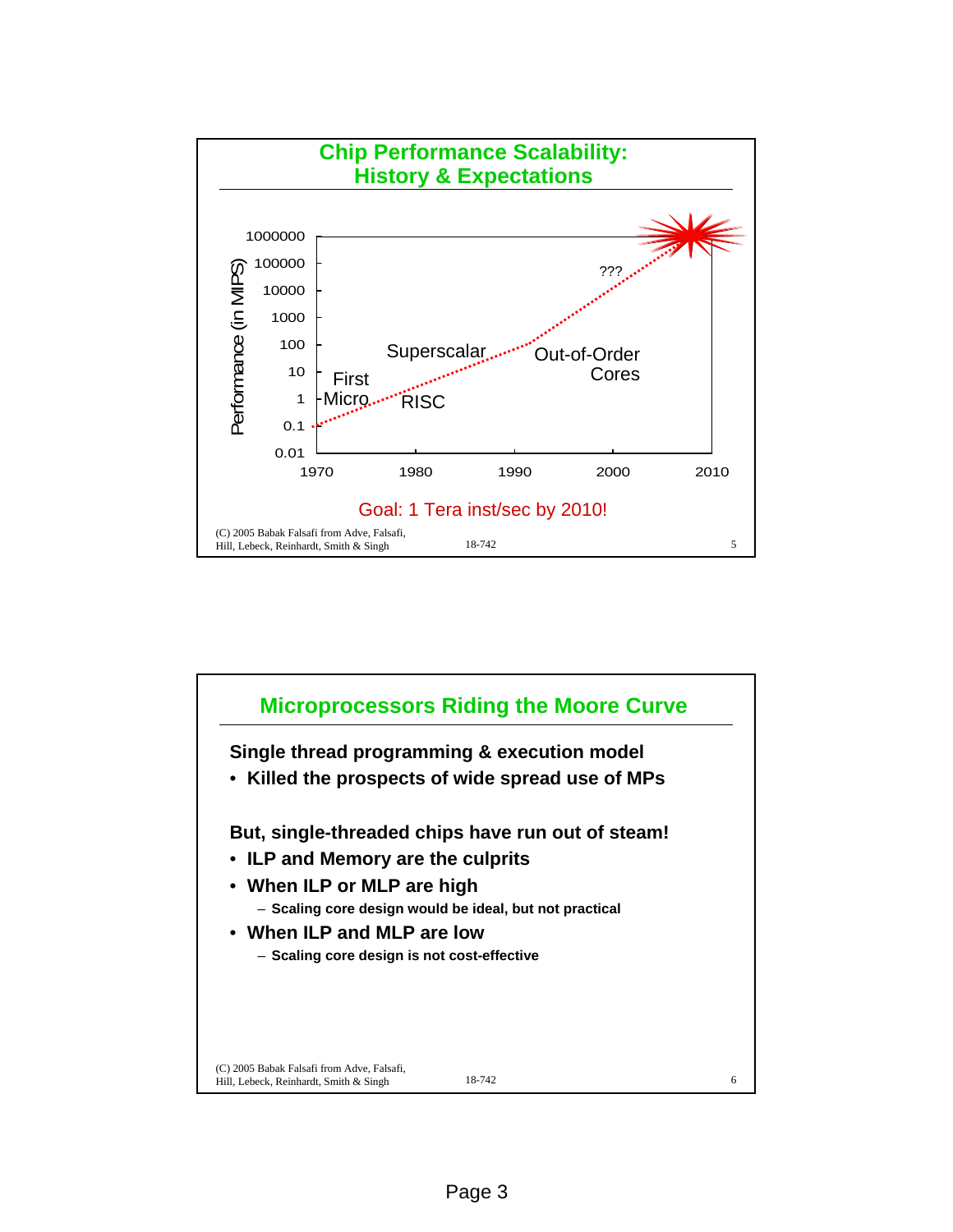

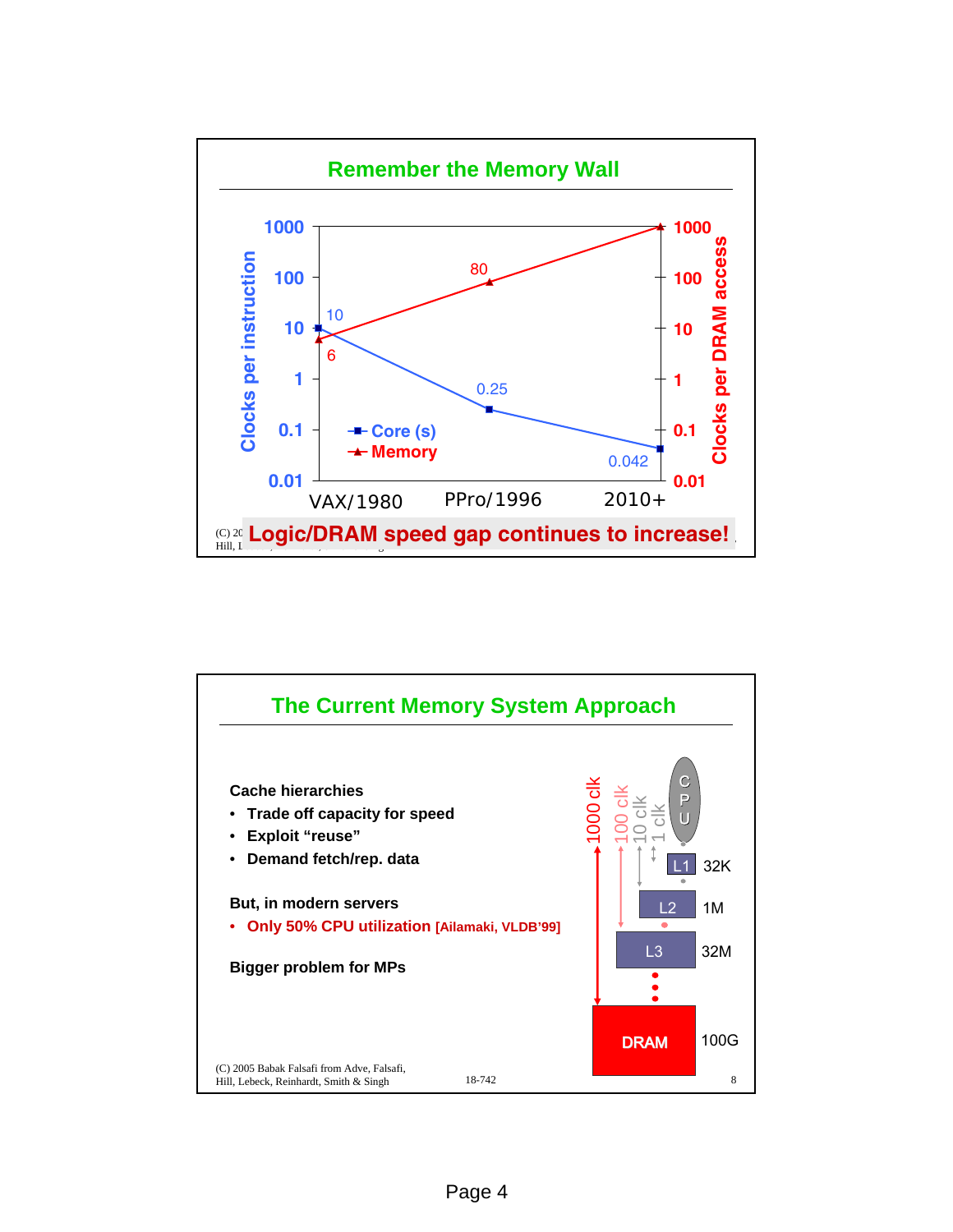

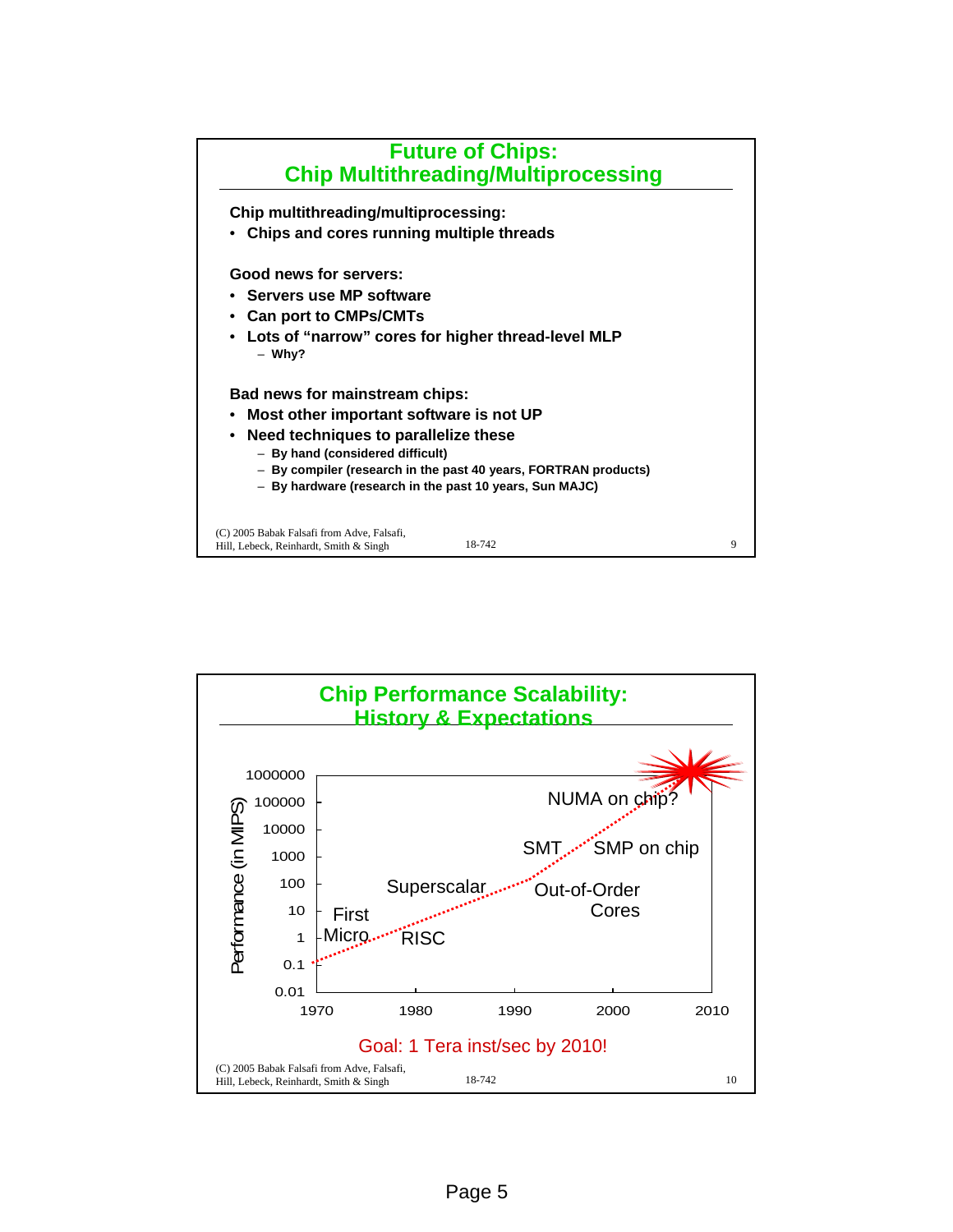

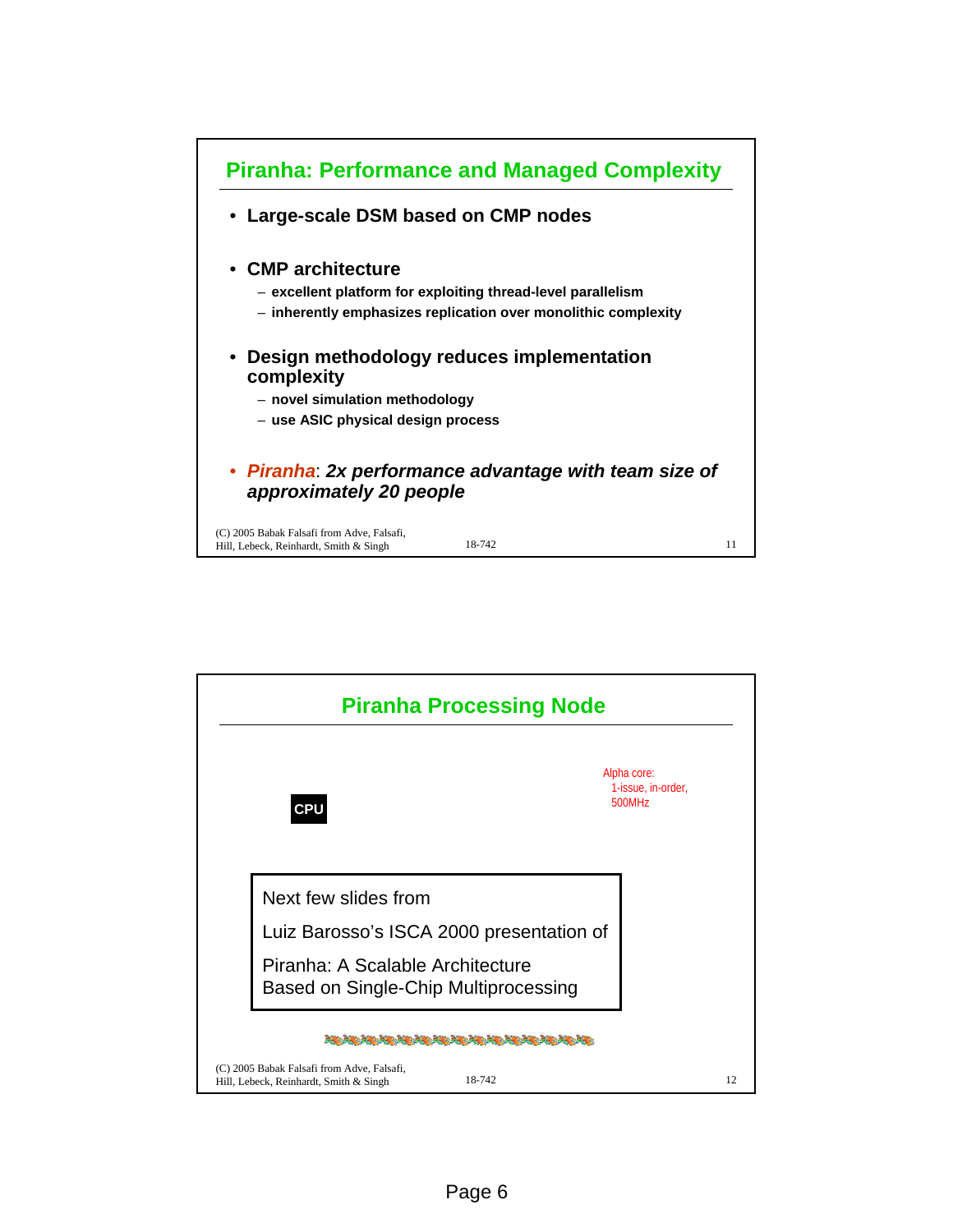

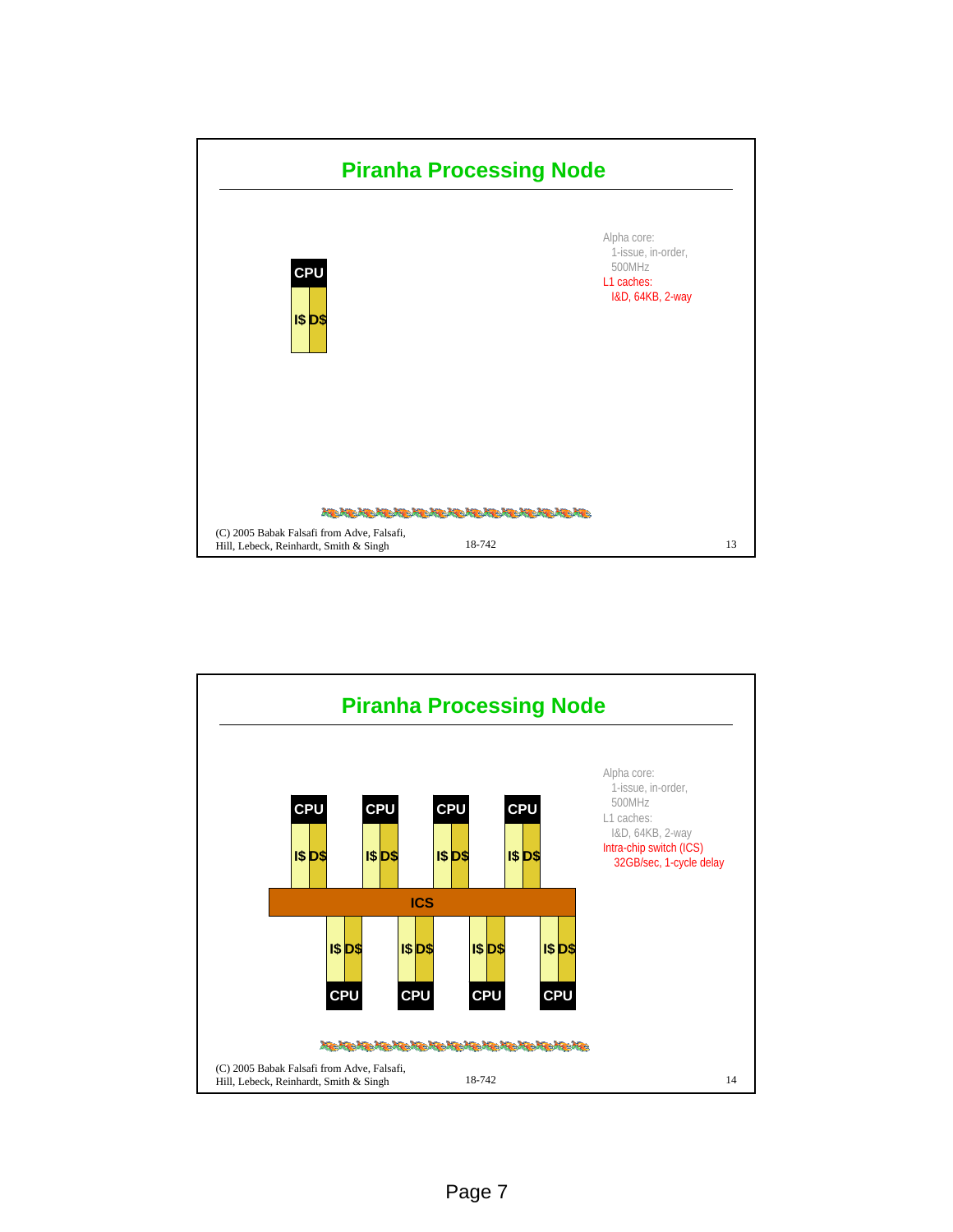

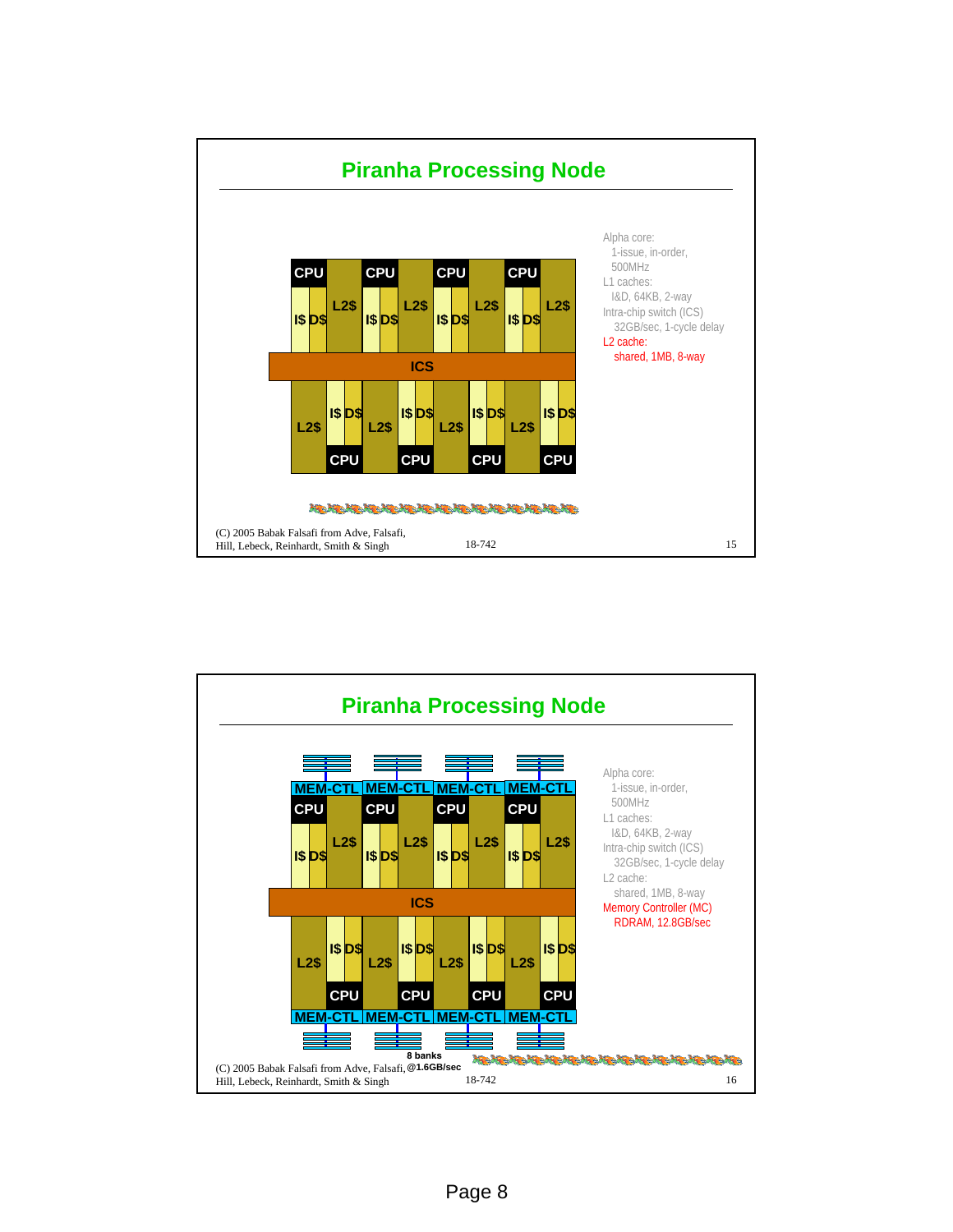

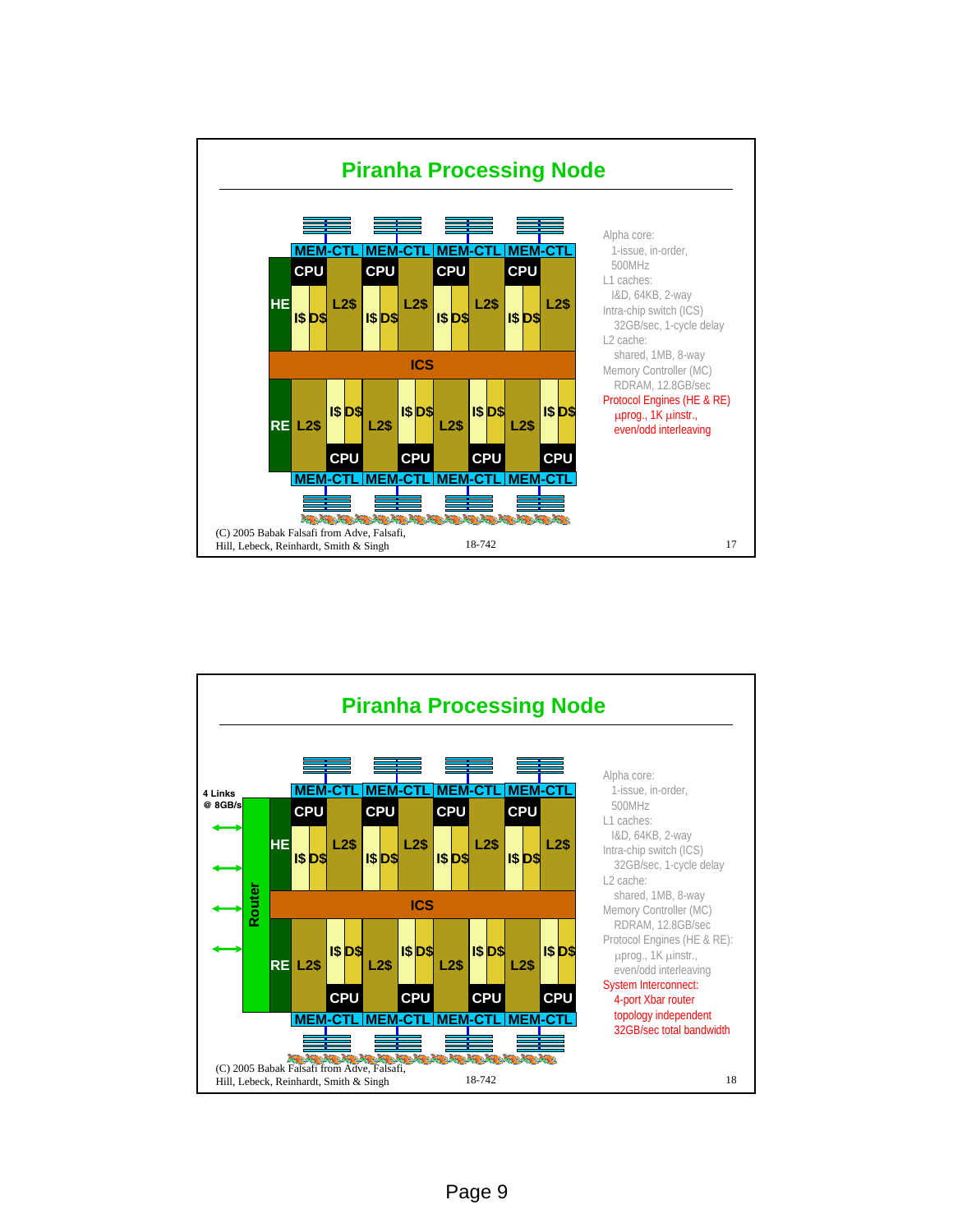

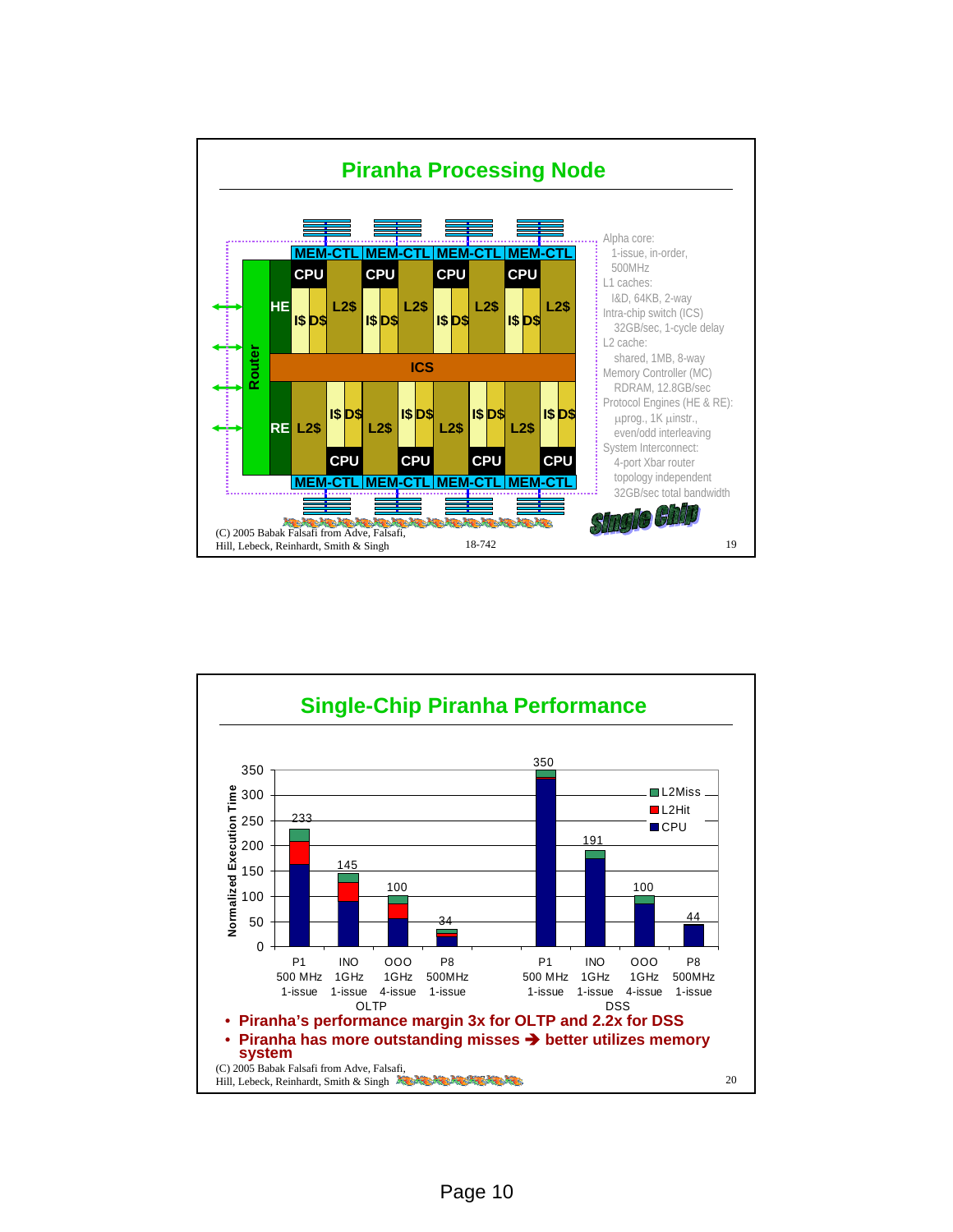

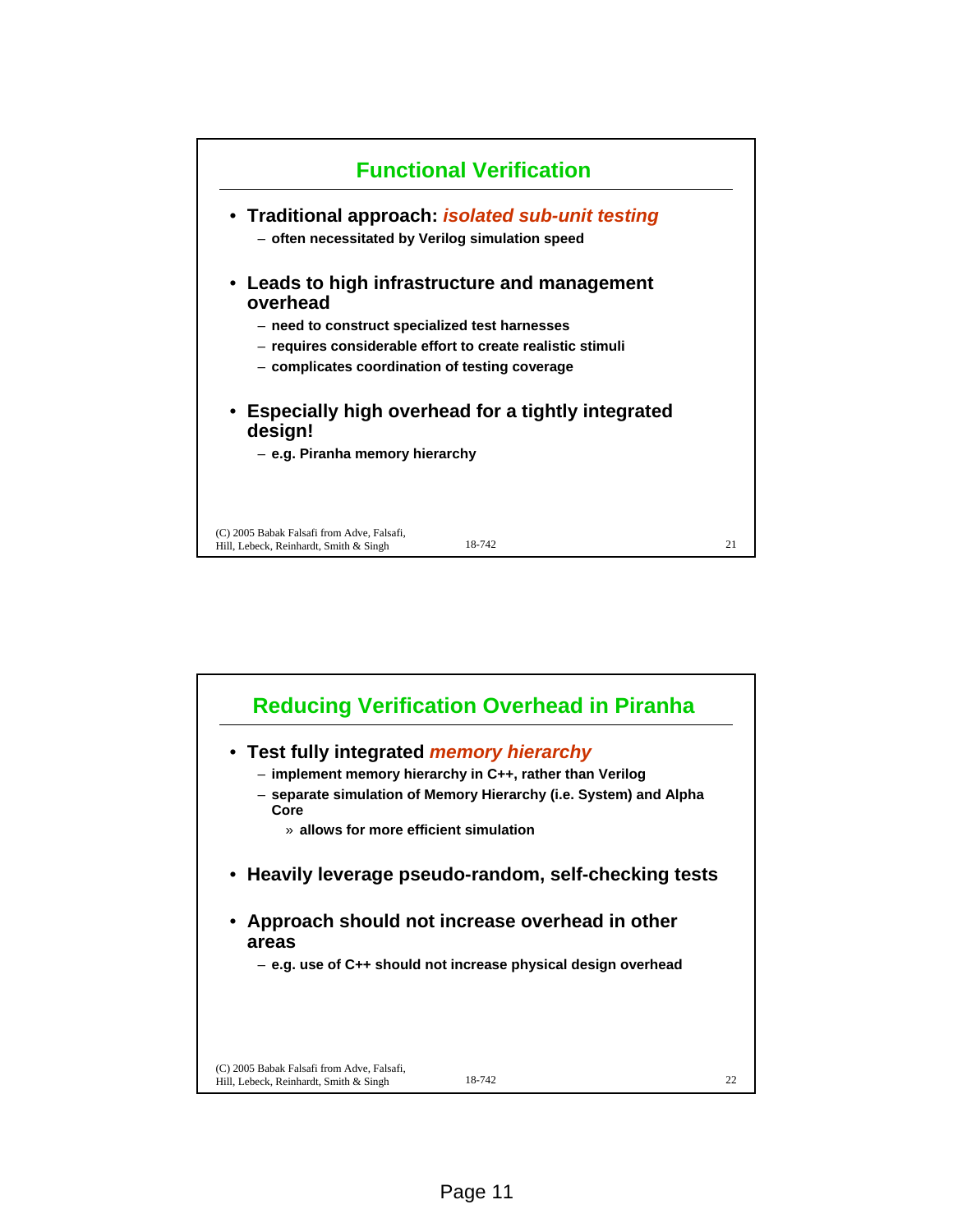

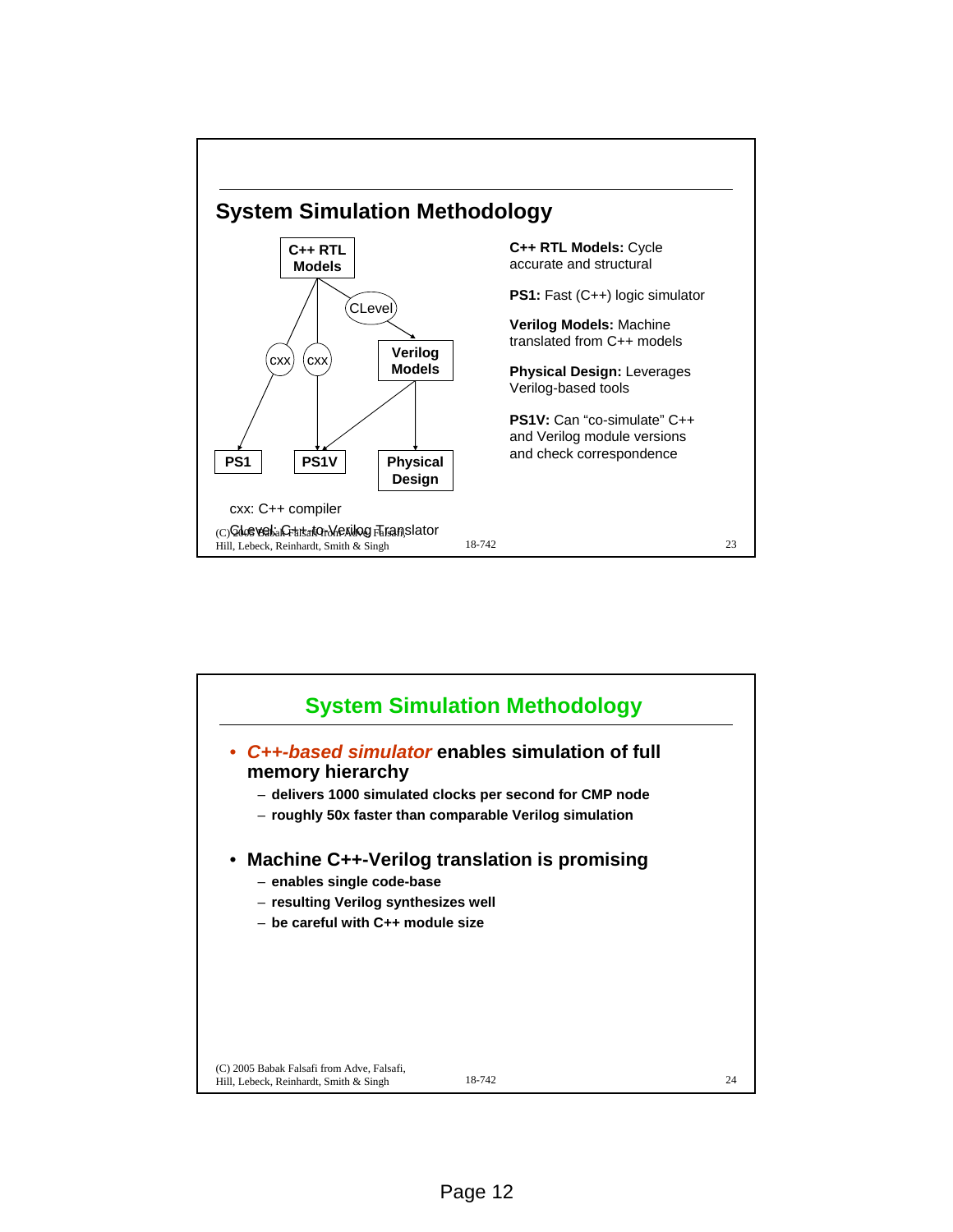

| <b>Module</b>               | Size mm <sup>2</sup> |               | Timing<br><b>Status</b> |
|-----------------------------|----------------------|---------------|-------------------------|
|                             | Logic                | <b>Memory</b> |                         |
| <b>Alpha Core</b>           | 2.1                  | 0.3           | $~1400$ MHz             |
| L1 Cache                    | 2.0                  | 5.8           | early re-designs        |
| L <sub>2</sub> Cache        | 2.3                  | 9.9           | early re-designs        |
| Coherence<br><b>Engines</b> | 1.4                  | 1.2           | early re-designs        |
| <b>I/O Queues</b>           | 1.1                  | 0.6           | $~1400$ MHz             |
| Router                      | 0.5                  | 1.1           | $~1400$ MHz             |
| <b>Intra-chip Switch</b>    | 1.4                  | $\mathbf{0}$  | early re-designs        |
| <b>Memory Controller</b>    | 4.8                  | $\mathbf{0}$  | $~1400$ MHz             |
| <b>System Controller</b>    | 1.0                  | $\mathbf{0}$  | early re-designs        |
| <b>Miscellaneous</b>        | 54.6                 | 1.0           | in<br>implementation    |
| Total                       | 282.6                | 133.1         |                         |